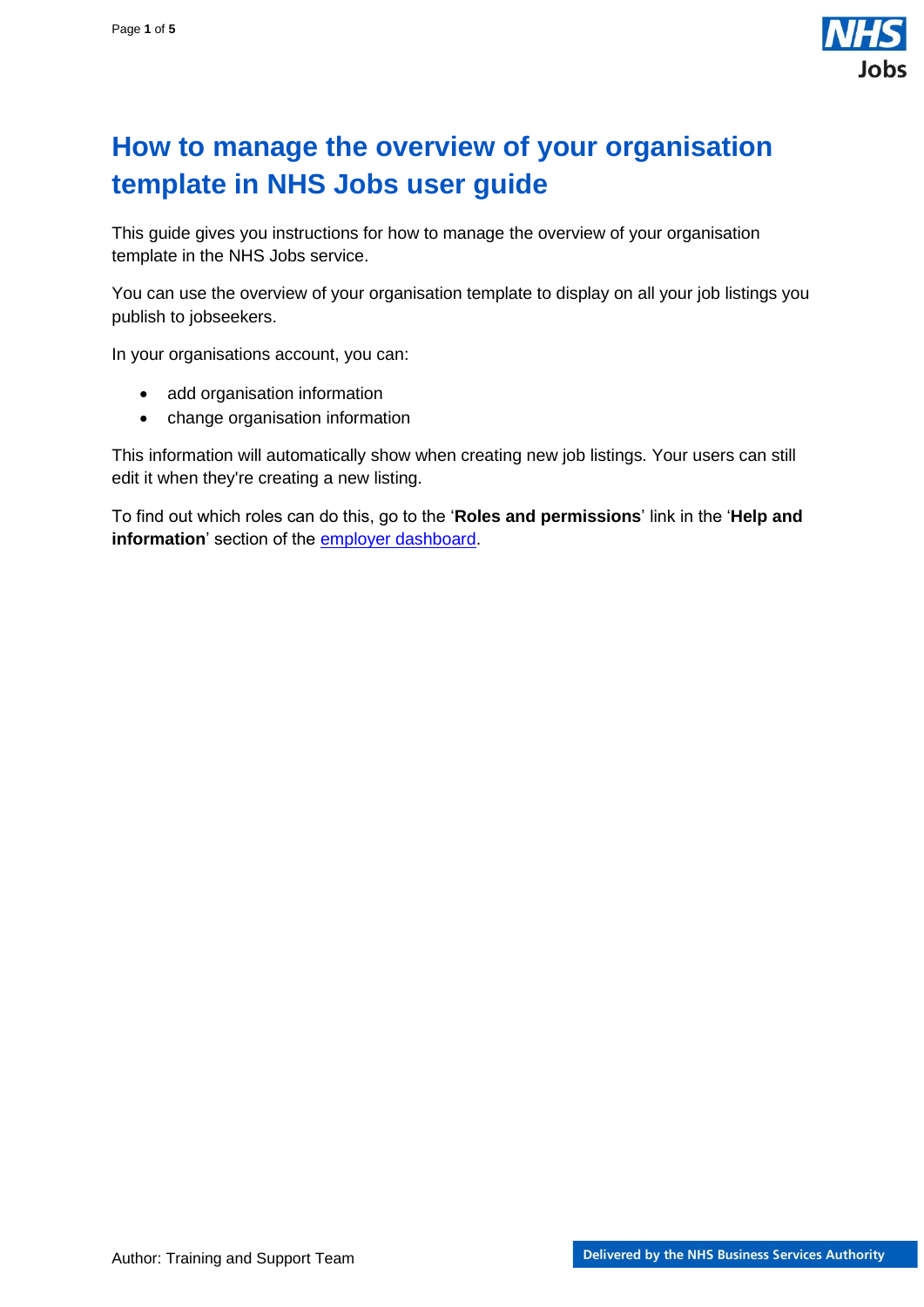# **Contents**

| How to manage the overview of your organisation template in NHS Jobs user guide 1 |  |
|-----------------------------------------------------------------------------------|--|
|                                                                                   |  |
|                                                                                   |  |
|                                                                                   |  |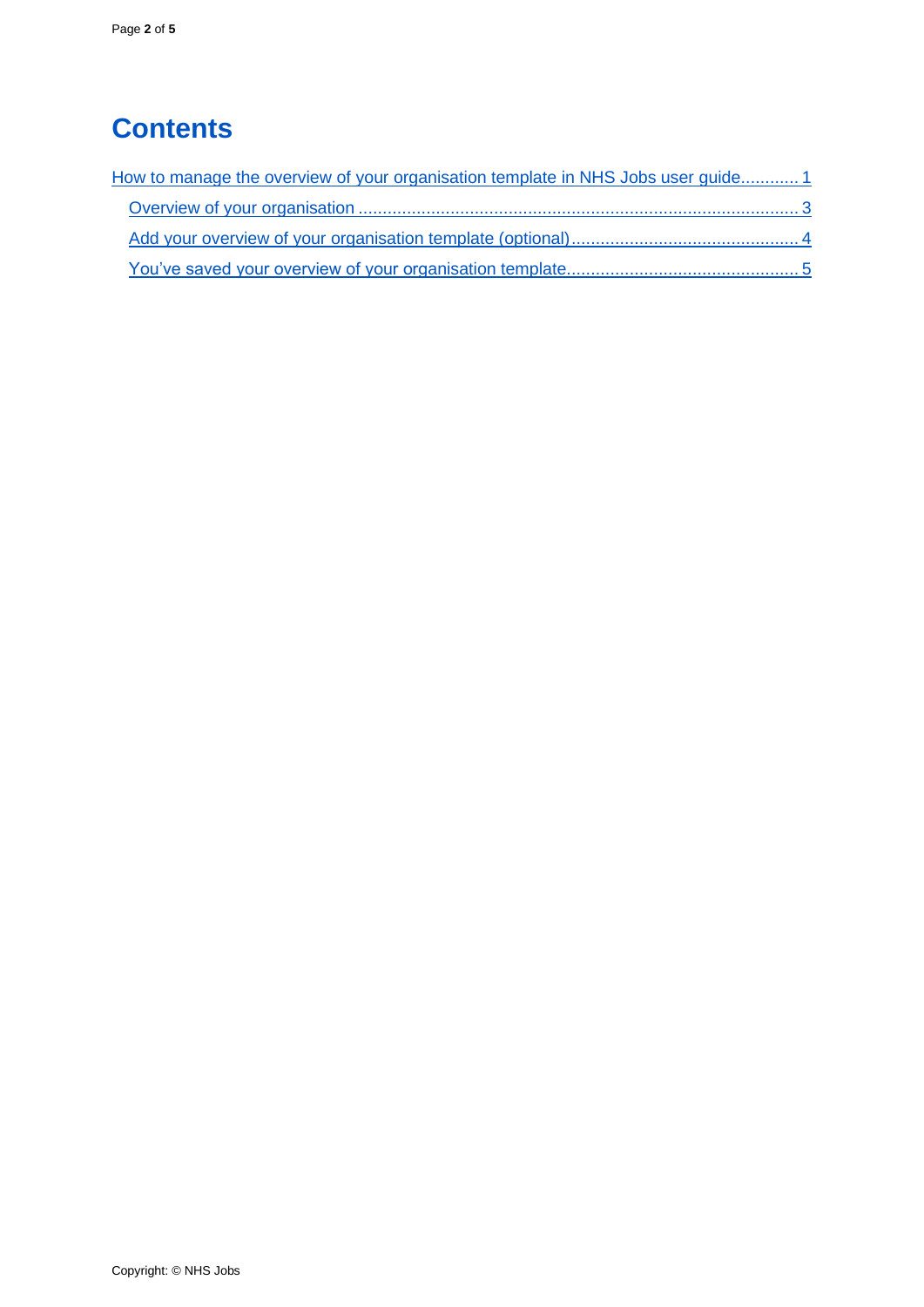#### <span id="page-2-0"></span>**Overview of your organisation**

This page gives you instructions for how to manage your organisations overview information in your account.

**Important:** The employer dashboard is shown. You'll only see the 'Overview of your organisation' link if you are an NHS Jobs 'Super user', 'Team leader' or 'Recruitment administrator' for your organisations account.

To manage your organisations overview information, complete the following step:

1. Select the ['Overview of your organisation'](#page-3-0) link.

| Jobs<br>Signed in as Liam M1 Sign Out<br>Show tasks for all accounts<br><b>BETA</b> Your feedback will help us to improve this service.<br><b>NHS Training and Support</b><br>What you can do<br><b>Dashboard</b><br><b>Create a job listing</b><br><b>Listings by user</b><br>Tasks by stage<br>Search for a listing<br>Showing tasks for<br>Search for an applicant<br>All users<br>$\check{~}$<br><b>Manage the account</b><br><b>Draft</b><br>3<br>Manage users<br>At risk applicants<br><b>Approvals</b><br>$\mathbf 0$<br><b>Accredited logos</b><br><b>Key performance indicators</b><br><b>Published</b><br>(KPIs)<br>$\mathbf{O}$<br><b>Approval settings</b><br>Departments<br><b>Shortlisting</b><br>$\mathbf 0$<br><b>Welsh listings</b><br><b>Interviews</b><br>$\overline{2}$<br><b>Documents and</b><br>templates<br><b>Ready to offer</b><br>8<br>Overview of your organisation<br><b>Supporting documents</b><br><b>Conditional offers</b><br>3<br><b>Contract templates</b> |  | You're viewing NHS Training and Support<br>Change |
|-----------------------------------------------------------------------------------------------------------------------------------------------------------------------------------------------------------------------------------------------------------------------------------------------------------------------------------------------------------------------------------------------------------------------------------------------------------------------------------------------------------------------------------------------------------------------------------------------------------------------------------------------------------------------------------------------------------------------------------------------------------------------------------------------------------------------------------------------------------------------------------------------------------------------------------------------------------------------------------------------|--|---------------------------------------------------|
|                                                                                                                                                                                                                                                                                                                                                                                                                                                                                                                                                                                                                                                                                                                                                                                                                                                                                                                                                                                               |  |                                                   |
|                                                                                                                                                                                                                                                                                                                                                                                                                                                                                                                                                                                                                                                                                                                                                                                                                                                                                                                                                                                               |  |                                                   |
|                                                                                                                                                                                                                                                                                                                                                                                                                                                                                                                                                                                                                                                                                                                                                                                                                                                                                                                                                                                               |  |                                                   |
|                                                                                                                                                                                                                                                                                                                                                                                                                                                                                                                                                                                                                                                                                                                                                                                                                                                                                                                                                                                               |  |                                                   |
|                                                                                                                                                                                                                                                                                                                                                                                                                                                                                                                                                                                                                                                                                                                                                                                                                                                                                                                                                                                               |  |                                                   |
|                                                                                                                                                                                                                                                                                                                                                                                                                                                                                                                                                                                                                                                                                                                                                                                                                                                                                                                                                                                               |  |                                                   |
|                                                                                                                                                                                                                                                                                                                                                                                                                                                                                                                                                                                                                                                                                                                                                                                                                                                                                                                                                                                               |  |                                                   |
|                                                                                                                                                                                                                                                                                                                                                                                                                                                                                                                                                                                                                                                                                                                                                                                                                                                                                                                                                                                               |  |                                                   |
|                                                                                                                                                                                                                                                                                                                                                                                                                                                                                                                                                                                                                                                                                                                                                                                                                                                                                                                                                                                               |  |                                                   |
|                                                                                                                                                                                                                                                                                                                                                                                                                                                                                                                                                                                                                                                                                                                                                                                                                                                                                                                                                                                               |  |                                                   |
|                                                                                                                                                                                                                                                                                                                                                                                                                                                                                                                                                                                                                                                                                                                                                                                                                                                                                                                                                                                               |  |                                                   |
|                                                                                                                                                                                                                                                                                                                                                                                                                                                                                                                                                                                                                                                                                                                                                                                                                                                                                                                                                                                               |  |                                                   |
|                                                                                                                                                                                                                                                                                                                                                                                                                                                                                                                                                                                                                                                                                                                                                                                                                                                                                                                                                                                               |  |                                                   |
|                                                                                                                                                                                                                                                                                                                                                                                                                                                                                                                                                                                                                                                                                                                                                                                                                                                                                                                                                                                               |  |                                                   |
|                                                                                                                                                                                                                                                                                                                                                                                                                                                                                                                                                                                                                                                                                                                                                                                                                                                                                                                                                                                               |  |                                                   |
|                                                                                                                                                                                                                                                                                                                                                                                                                                                                                                                                                                                                                                                                                                                                                                                                                                                                                                                                                                                               |  |                                                   |
|                                                                                                                                                                                                                                                                                                                                                                                                                                                                                                                                                                                                                                                                                                                                                                                                                                                                                                                                                                                               |  |                                                   |
|                                                                                                                                                                                                                                                                                                                                                                                                                                                                                                                                                                                                                                                                                                                                                                                                                                                                                                                                                                                               |  |                                                   |
|                                                                                                                                                                                                                                                                                                                                                                                                                                                                                                                                                                                                                                                                                                                                                                                                                                                                                                                                                                                               |  |                                                   |
|                                                                                                                                                                                                                                                                                                                                                                                                                                                                                                                                                                                                                                                                                                                                                                                                                                                                                                                                                                                               |  |                                                   |
|                                                                                                                                                                                                                                                                                                                                                                                                                                                                                                                                                                                                                                                                                                                                                                                                                                                                                                                                                                                               |  |                                                   |
|                                                                                                                                                                                                                                                                                                                                                                                                                                                                                                                                                                                                                                                                                                                                                                                                                                                                                                                                                                                               |  |                                                   |
|                                                                                                                                                                                                                                                                                                                                                                                                                                                                                                                                                                                                                                                                                                                                                                                                                                                                                                                                                                                               |  | Offer letter templates                            |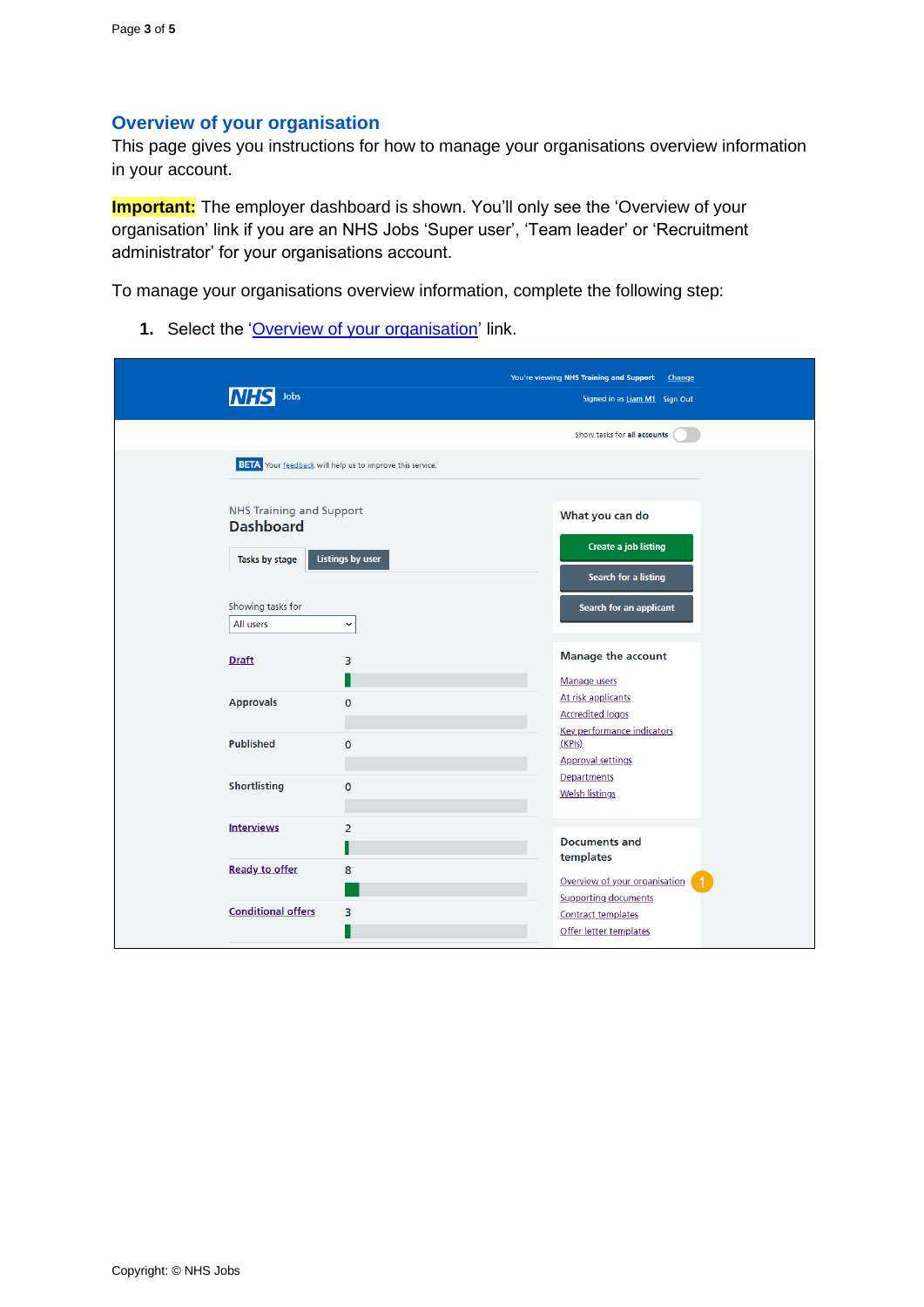### <span id="page-3-0"></span>**Add your overview of your organisation template (optional)**

This page gives you instructions for how to add your overview of your organisation template.

**Important:** This template will automatically show when creating new job listings. Users can still edit it when they're creating a new listing. You have a limit of 1500 characters, including spaces.

To add your overview of your organisation template, complete the following step:

- **1.** In the **Overview of your organisation** box, enter the details.
- **2.** Select the ['Save template'](#page-4-0) button. or
- **3.** Select the 'Return to dashboard' link.

| You're viewing NHS Training and Support<br>Change<br>Jobs<br>Signed in as Liam M1 Sign Out                                                               |
|----------------------------------------------------------------------------------------------------------------------------------------------------------|
| <b>BETA</b> Your feedback will help us to improve this service.                                                                                          |
| < Go back<br>Add your overview of your organisation<br>template (optional)                                                                               |
| This template will automatically show when creating new job<br>listings. Users can still edit it when they're creating a new listing.                    |
| Introduce the team, the atmosphere, work ethic and benefits of working at<br>your organisation.                                                          |
| You have a limit of 1500 characters, including spaces.                                                                                                   |
| $\leftrightarrow$                                                                                                                                        |
|                                                                                                                                                          |
|                                                                                                                                                          |
|                                                                                                                                                          |
|                                                                                                                                                          |
| You have 1489 characters remaining                                                                                                                       |
| <b>Save template</b>                                                                                                                                     |
| Return to dashboard                                                                                                                                      |
| <b>Privacy policy</b><br><b>Terms and conditions</b><br><b>Accessibility Statement</b><br>Cookies<br>How to create and publish jobs<br>© Crown copyright |

**Tip:** Introduce the team, the atmosphere, work ethic and benefits of working at your organisation.

If you've selected 'Return to dashboard', you've reached the end of this user guide.